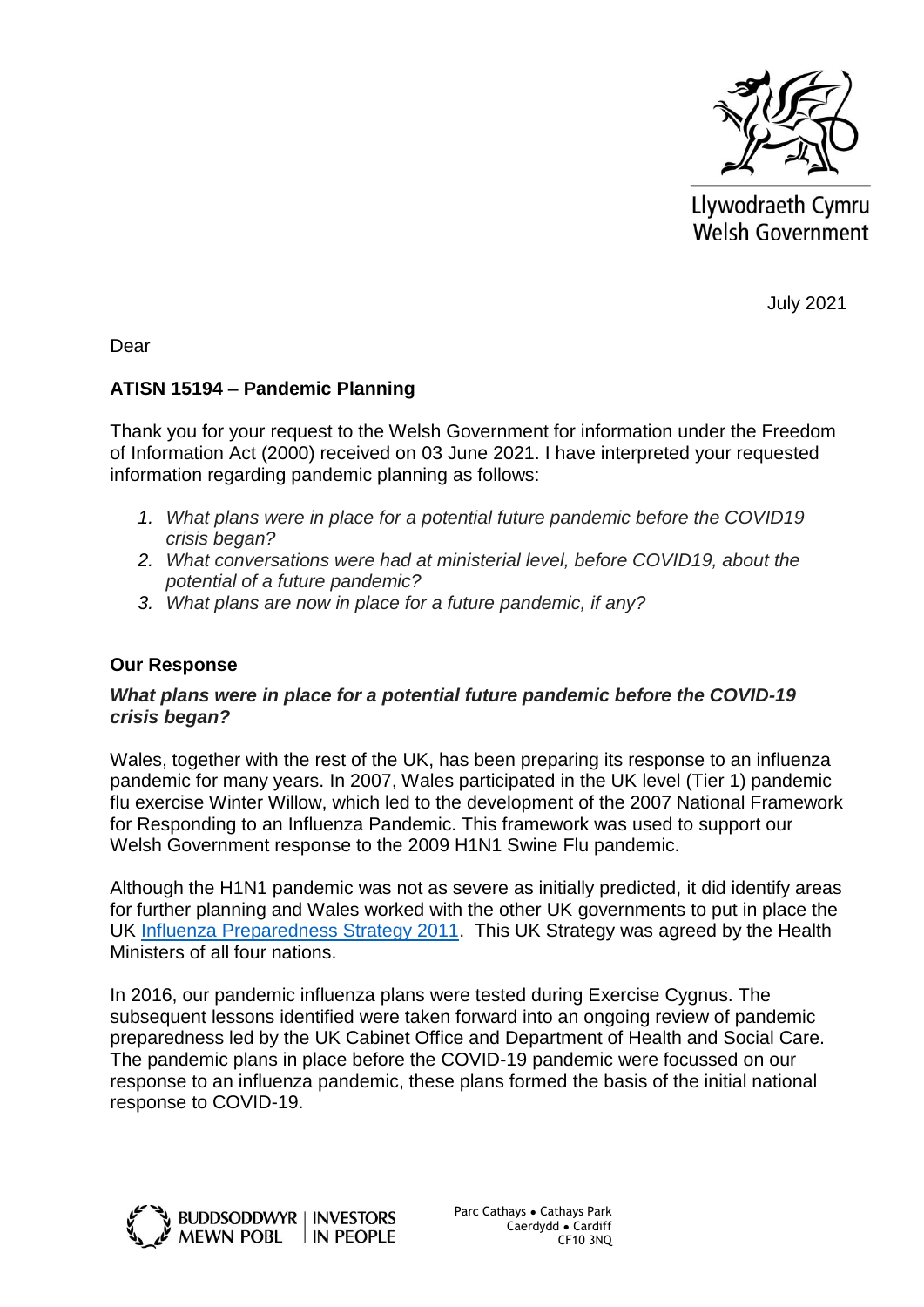In Wales, we also have the Pan Wales Response Plan, which sets out our command, control and co-ordination urgent response structure for national emergencies and includes activation levels and multi-agency responsibilities. At a local level, Health Boards, NHS Trusts, Local Authorities, Natural Resources Wales, HM Coastguard, Port Health Authorities and the emergency services, have a duty as Category 1 Responders or "core responders" within the Civil Contingencies Act 2004, to participate in multiagency planning; and have plans and procedures for major risks such as an influenza pandemic.

All Wales Health Boards and NHS Trusts had current pandemic influenza plans in place at the time of COVID-19. The four Welsh Local Resilience Forums (LRFs) each have multi-agency arrangements for pandemic influenza setting out procedures for coordination in their LRF area.

## *What conversations were had at ministerial level, before COVID19, about the potential of a future pandemic?*

Your question does not provide an indication of timescale, however, Welsh Ministers are regularly consulted as part of the four nations approach to pandemics since devolution began in Wales and have been regularly involved in a number of COBR meetings which were held ahead of the pandemic. Dates of these meetings are published on the following website: [https://gov.wales/ministerial-meetings-and-engagements.](https://gov.wales/ministerial-meetings-and-engagements)

# *What plans are now in place for a future pandemic, if any?*

There are existing structures and plans in place to respond to future emergencies, including pandemics. At the UK level, the 2011 Pandemic Strategy remains in place and Welsh Government is part of a UK review of pandemic preparedness and will continue to maintain a range of health countermeasures to support our national and local response plans. The Welsh Government maintains the Pan Wales Response Plan, which includes establishing an Emergency Co-ordination Centre (Wales) (ECCW) in times of emergency.

The experience of COVID, including the need to establish services such as Test, Trace, Protect, securing additional stockpiles of PPE, running a mass vaccination program and scaling up NHS capacity are all responses that can be captured for future planning purposes at national and local levels.

Wales is very well networked in contingency planning which has been demonstrated in the way agencies have come together in the LRF areas to support each other and tackle some of the response requirements – capacity building, shielding and testing. These planning networks remain in place. There are a range of health countermeasures (antivirals, antibiotics, National Pandemic Flu Service, PPE and an advanced purchase agreement for a vaccine) that can be deployed. There are existing clinical networks, mutual aid arrangements in place and co-operation between Wales NHS and other NHS organisations across the borders. There is collaborative working between public health agencies to ensure that specialist advice, services and support is available.

Lessons will continue to be learnt from the COVID-19 experience and any recommendations will be implemented and closely monitored. The response to the pandemic in Wales has resulted in a number of strong collaborations across governments, sectors and through global frameworks to be forged and will build on and